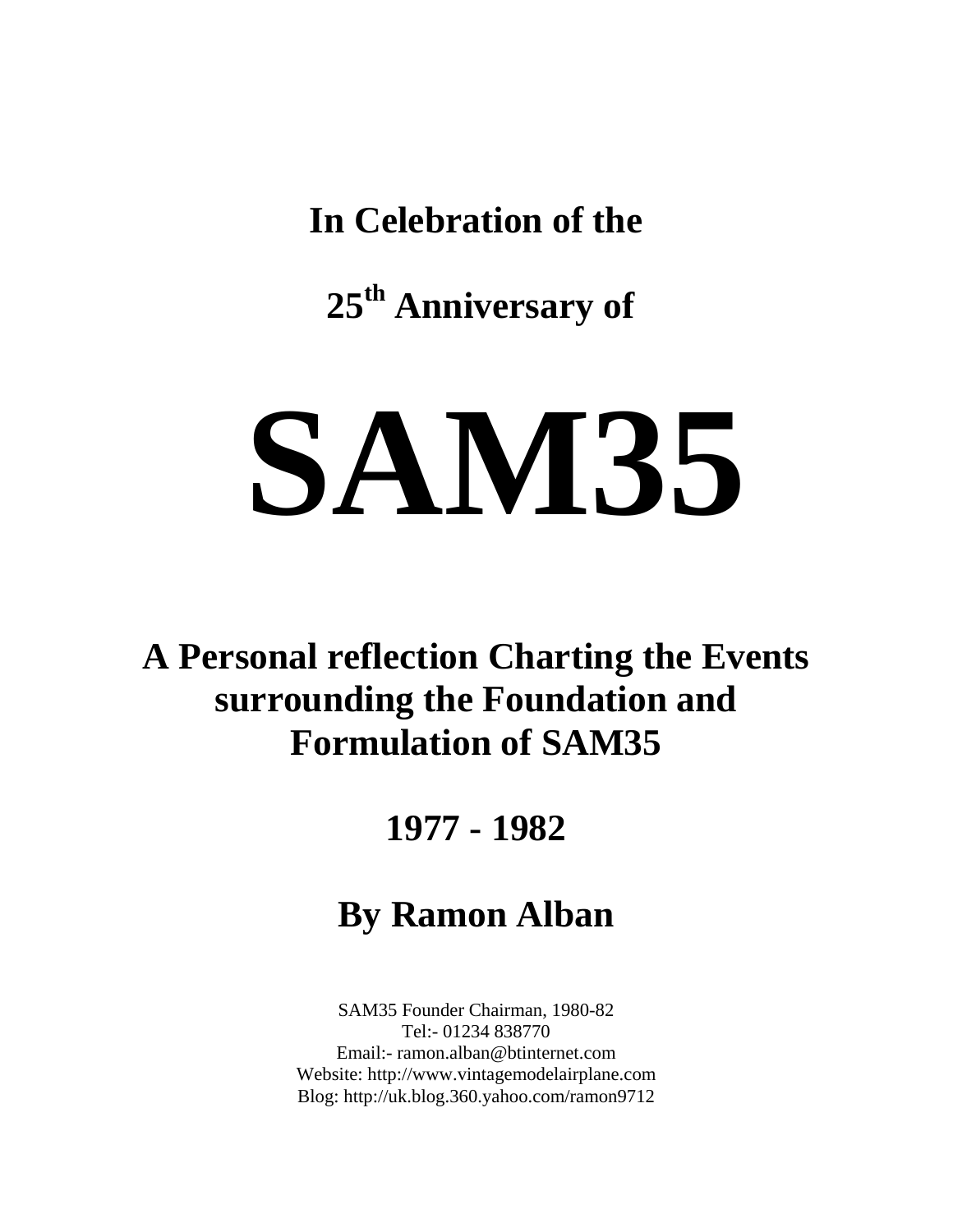## **"AND THEN THERE WAS SAM35"**

 In the beginning there was heaven and earth. Several millennii later, people discovered an awful omission. In books of those early days (Genesis, etc), no mention was made of artificial flying machines and it was left to a bunch of amateur inventors to make amends. Even then, they concentrated on big ol' things totally unsuited to the spiritual and mental development of adventurous young people.

.

 Then a magnificent thing happened! Not Baden-Powell! I'm thinking Free-Flight Aeromodelling! Here was the stuff of Kings! No single activity encompasses such a wide variety of skills and knowledge? Not golf! Not sailing! Not knitting! And not that horse racing! Nothing? Think about it for a minute? What else demands such Imagination, Dexterity, Determination, Patience and Fitness, combined with knowledge of Structures, Aerodynamics, Meteorology, Navigation and Prayer as does the real sport of Kings!

When aeromodelling moved on during the 1970's and became super competitive, using modern materials and parallel design concepts, a group of American aero-nuts yearning for times past, formed the Society of Antique Modellers. Their single objective was to be "dedicated to the preservation of vintage model aircraft".

 Inevitably, America's greatest ever concept crossed the Atlantic Ocean and the cause was taken up in England by a small band of like-minded fellows. Within a few years, enthusiasts in other countries latched on to these ideals and embryo SAM's emerged in places as far flung as Australia and Italy. As in the vastness of America, the need to preserve local identity resulted in the formation of various chapters. Number 1 was automatically decided to represent the founder group. Number 7 represented another part of that huge continent, etc, etc. Thus, our emergent SAM35 birthed and thrived in England but not before some trials and tribulations, as you will learn.

 These, then, are the personal reflections of my journey through the early years of SAM (and thereafter SAME and eventually SAM35) from 1977 through 1982.

 For me it actually started in the year of the long, hot summer, 1976. Elton John and Kiki Dee did not want to break each other's hearts and your scribe was on a family trip which took in the village of Cranfield in Bedfordshire. As an ex College of Aeronautics Apprentice, I had flown model aircraft there as a teenager in the late 1950's, but never seriously. I had visited at least two World Champs and various Southern Area Galas at that great venue. I knew it well. Here then, passing the magnificent airfield twenty years later, the perimeter gates were open and, verily, there were model aeroplanes again. And, Oh! The sweetness of the air! In our world, there are two abiding memories (of the nose) that are never forgotten. They are the smells of burning DT fuse and of ether laden diesel fuel. It makes no difference where you are in this universe, when you inhale these magical aromas; memories of days past come flooding back.

 So it was that the steering wheel turned my car, all by itself, onto the Cranfield grass and those aromatic memories began to re-etch their way into my consciousness. So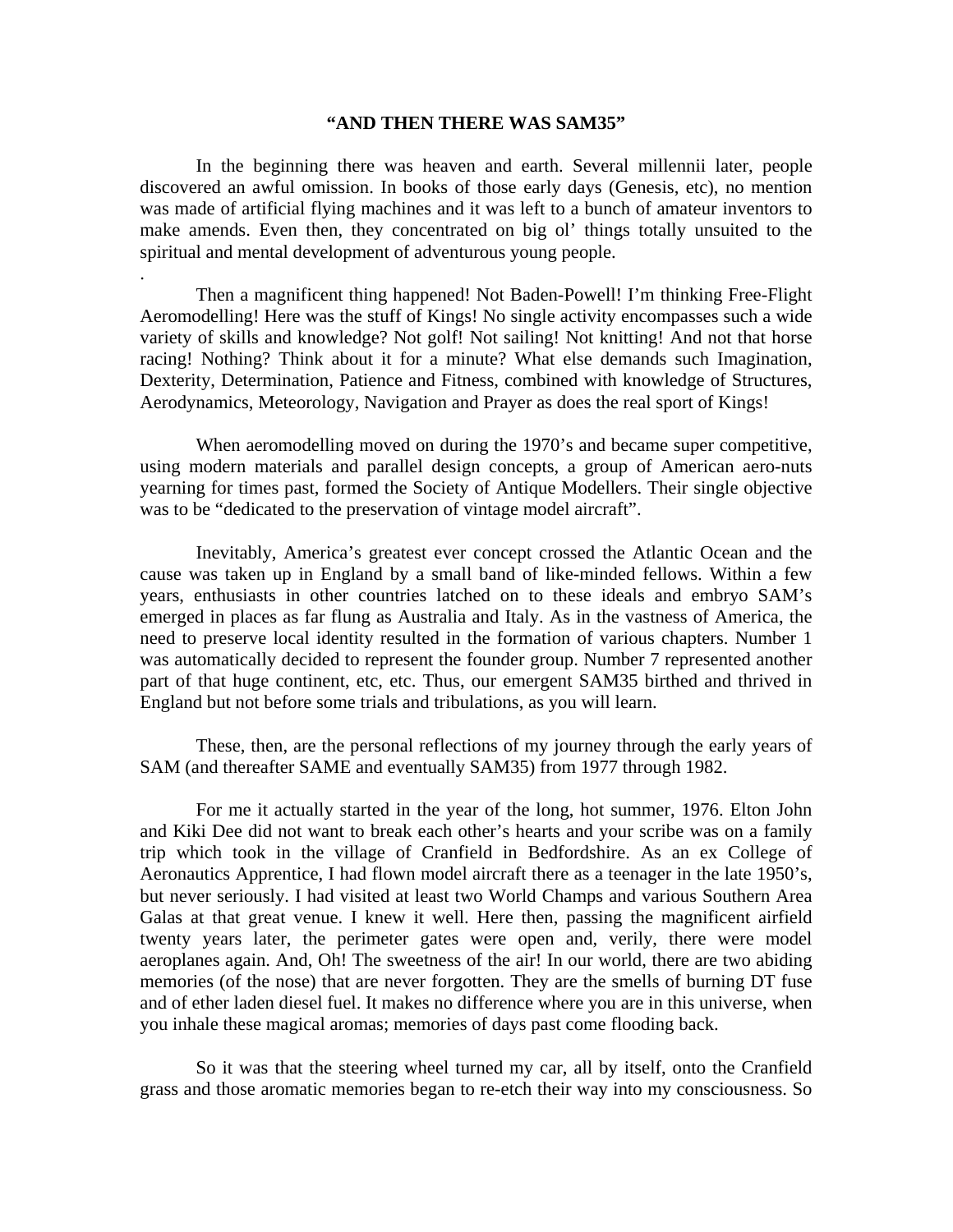too, the sights and sounds. My boy, Carl, eyes agog, said something like, "Cor Dad! We could do that"? He was right. Aeromodelling is like a drug. One may be able to abstain for a short time, but if reminded of its attractions, eventually we become hooked, again.

 And so it transpired, in the early weeks of 1977 whilst visiting a model shop in my home town of Bedford, Carl reminded me of our Cranfield excursion. Inside the shop an array of kits were displayed for choosing and we emerged with a Performance Kits' "Buzzard". Just a simple towline glider but it was a seminal choice, with personal ramifications far beyond the immediately obvious. It became a life changing decision.

 Now it is Easter, and the "Buzzard" is almost fledged, but with an unresolved problem, about which no amount of recalled memory could decide. Yet help was to hand! On the side of the box was the name, address and phone number of the purveyor who had his premises only three miles from my own home. A single telephone call resulted in resolution of the immediate problem and a solution to another, as yet un-asked. Where to fly? The voice on the other end of the telephone was the great Peter Fisher, who told me that his local flying field was Biggleswade Common.

 So it was on the Good Friday of 1977, I fetched up at Biggleswade Common in the company of my eldest daughter, a jury-rigged towline and an untrimmed "Buzzard", and soon it soared! So well in fact, that it flew off the Common almost to the next Parish. My first ever flyaway! After a successful retrieve we noticed another fly-boy on the Common and wandered over to exchange Hello's. Thus I met Peter Fisher and we chatted about HIS two models. The "Buzzard" and his Petrol Ignition powered Old Time Design.

 He told me that we (Who We??) were having a meeting on this very Common the following Sunday and why didn't I come along. I know it sounds strange, but I failed to ask who WE were. Who were WE??? When, on the following Sunday, I emerged into the sunlight of Biggleswade Common from that dark corridor of bushes and trees that fringed the entrance path, it was a sight to behold.

 It was as though someone had opened an old Aeromodeller Magazine and all the aeroplanes within had flown up from the pages, as if like magic. There were more than thirty people gathered there and probably twice or three times as many vintage model planes spread around and being admired, and flown with great enthusiasm. This was the "WE" that Peter Fisher had spoken of, but who were the people?

 I don't recall exactly, but I have little doubt that this, and later, gatherings included many of the following luminaries: David Baker, Jack Law, Mick Radford, Ben Buckle, Peter Fisher, Ron Raddon, Mike Whittard, Mario Gandolphi, Don Knight, Colin Watts, Noel Barker, Peter Michel, Bryan Yearley, Keith Harris, Jack Frost, Jack Humphries, Ken Hinton, Derek Chester, Don Read, Tony Penhall, John Blagg, Alex Imrie, John Kemp, Dennis Lloyd, John Mayes, Terry King, Brian Ferret, John Kay, Les Saxby, Derek Welch, and apologies to those many others whom I can't recall. And yes, of course, Tom Cobley. This was SAM.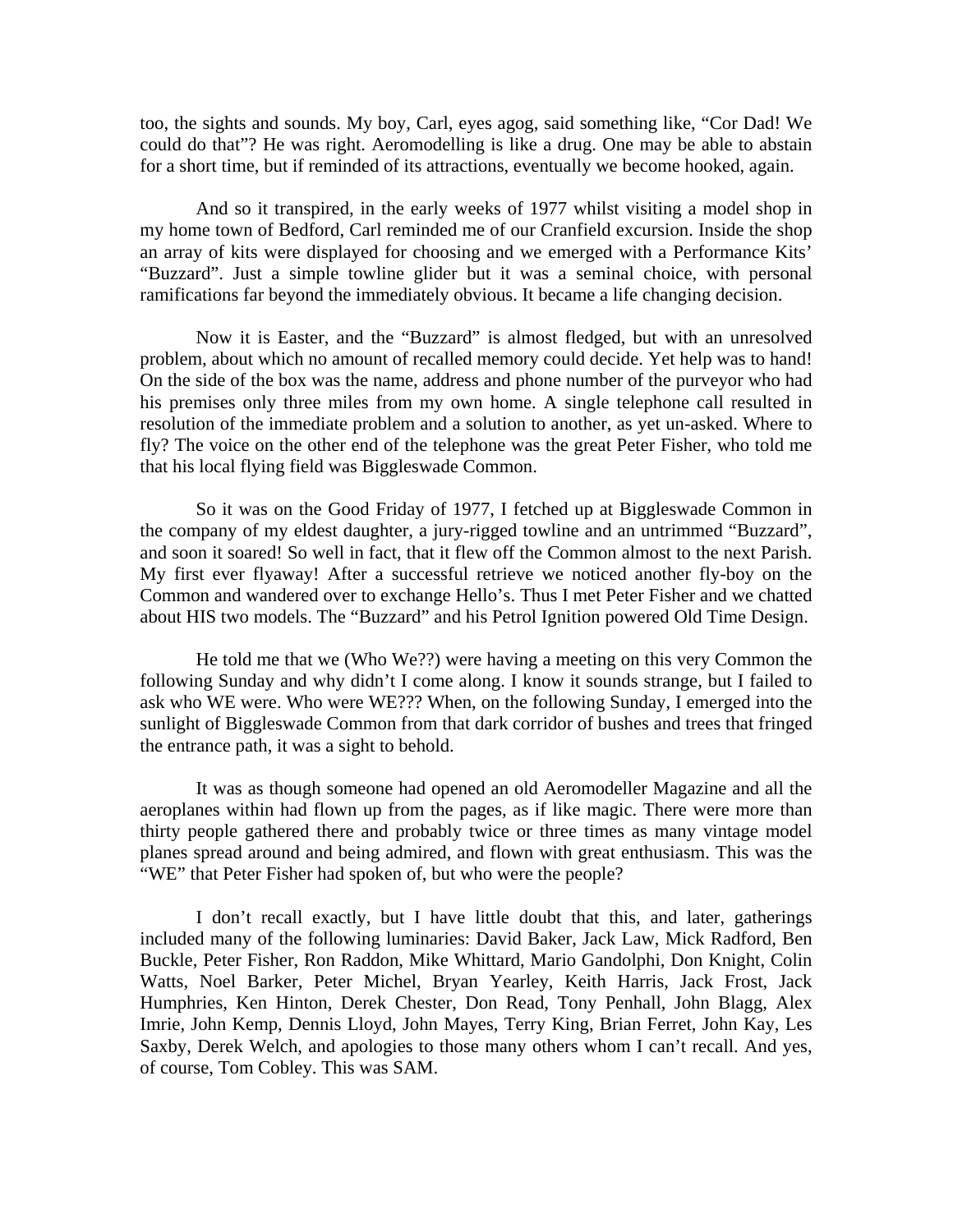Thus, 1977 became a marker for my personal association with SAM. We paid our dues directly to SAM in the USA or by proxy through the English Spark Plug of our movement, David Baker. Everything seemed to revolve about the boot of David's car or his home in Muswell Hill. Not to say that other worthy members weren't beavering away in there own localities. Colin Watts, for example, was a focal point in the Midlands as was Mike Whittard in the South West. But if you wanted to know what was happening, then you had to go to the back of the Baker-mobile where David would dole out "Hanger One", the latest copy of his personal SAM newsletter, (not SamSpeaks, that came by mail direct from the USA) but 2 to 4 sheets of A4 or Foolscap, sometimes printed courtesy of the Treasury, without which it was nigh-on impossible to know who was who, who was building what, and where the next flying meetings were to take place.

 Additionally, David's car was a treasure trove of Xeroxed plans and articles, mostly from American magazines and mostly free, which were offered like confetti to anyone who showed real interest. Indeed I built my first few vintage models from plans given to me by David.

 So where were these flying venues of the now, self-styled, "SAME" (SAM England)? Well, on record are the following various locations that beckoned us: Biggleswade Common, of course, the Mecca of our early days, Chobham Common, RAF Halton, RAF's Barkston and Cranwell for the FF Nationals, but also RAF Little Rissington for the '77 Nats. RAF Odiham came a little later but everyone went to Old Warden for Vintage Day and other regular meets. RAF Henlow was also available from time to time, as was RAF Wroughton. The Walsall Old Timers used to meet at Aldridge Airport and I seem to remember an early meeting at Bulls Mill near St. Albans, totally unsuited to FF, surrounded, as it was, by trees and quarries.

 Mention of Chobham reminds me of an anecdotal conversation. In H.G.Wells' novel, "The War of the Worlds", the location where the Martians first landed was Horsell Common but it was widely held that H.G. took his inspiration from the terrain at Chobham. So, when a local flyer casually remarked that Chobham Common must have deeply impressed Wells, his exhausted companion retorted that he thought they were just blooming great holes filled with water. Those who flew at Chobham know that to be true!

 As the 70's drew to a close, so the developing "SAME" became problematical. It had by now been allocated its own chapter by head office and we became "SAM35". Yet not everyone enjoyed access to the newsletter booted from David's car or from his residence now known to all as "Hanger One", because there was no meaningful mailing list as such, and the USA SamSpeaks had nothing significant to offer the growing number of subscribers in England. We were wastefully paying our Five Quid overseas for very little return, in terms of enlightened local comment.

 Thus at the May FF Nationals of 1980, dark mutterings were broadly afoot, and at a buffet in a local pub organised by David and Hilda (which also cost them quite a bit of personal dosh) the mutterings broke into anger. Various factions had different views of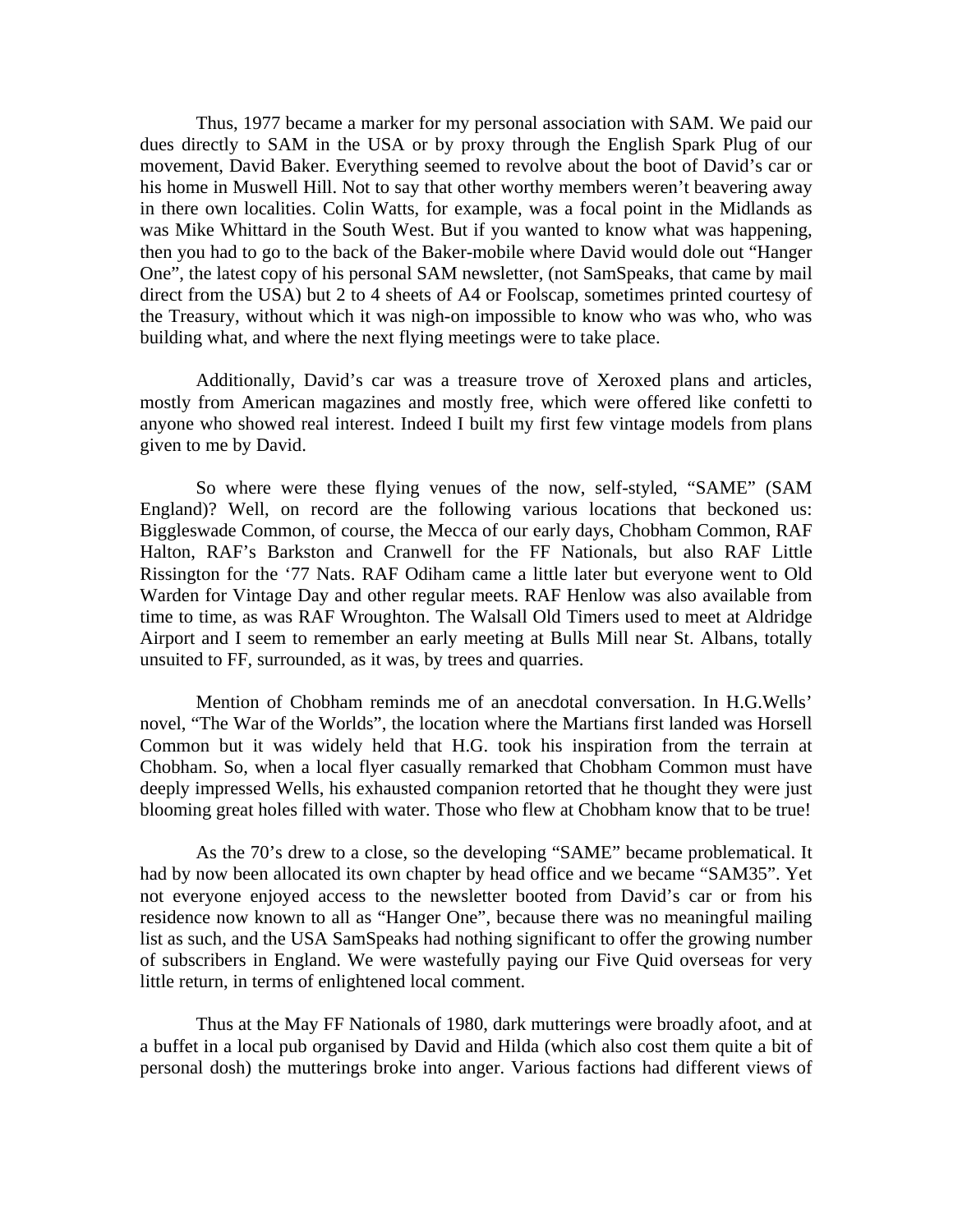how things should be organised. The newsletter did not reach all parts! There were no rules regarding engines! Nobody was organising FF or RC! And! And!!!!

 It actually got quite bitchy and I got upset because I had my youngest daughter with me for this Bank Holiday bash and we just wanted to enjoy our meal and have a nice quiet evening with friends. Fearing nothing, I decided to give myself to the Martians and after banging my Guinness bottle on the table really hard and loud, the room fell into complete and utter silence. I rose and offered to chair a meeting, there and then, so people might express their views through a chair, without rancour, in order to try and resolve some of the differences that existed.

 And that is how it was for forty or more minutes, although I'm not sure that very much was actually achieved that night, except restore some calm to the proceedings, which eventually concluded with everyone cordially watching some old 8mm films of vintage flying activities, long gone. However, a die was set, and within a few months Colin Watts collared me at Biggleswade and asked me if I would come to a meeting in Erdington (Brum). Naive or what? I didn't know there was a flying field in Erdington. Then the Penny Dropped. Colin wanted me to chair a MEETING where we could "sort out something really important for SAM35".

 It was true! Our loosely knit group needed to get organised with a capital "O" and so it was, thirty people and a dog gathered at the Methodist Church Centre in Erdington Birmingham, on Saturday 25th October in the year of our lord 1980. This was Ground-Zero for the emerging SAM35. You can guess who was nominated as founder Chairman!

 Eventually, that day, a committee formed itself to run SAM35 and it was resolved that we would have our own magazine to be called "Sam35Speaks". The founding committee was as follows: President David Baker, Chairman Yours Truly, Sam35Speaks Editor Ben Buckle, Treasurer Peter Michel, Northern Rep Colin Watts, Eastern Rep Tony Penhall, Western Rep Denis Lloyd and Competitions Sec Malcolm Taylor.

 The duly elected Editor, Ben Buckle, told us that he had accumulated over 300 names of interested flyers and his first magazine print run would be mailed out to all the names on his list inviting them to join our new organisation. He also committed to produce six magazines in the first year which would go only to newly paid-up members.

 The area reps agreed to get things moving in their localities and our esteemed and worthy President was to continue with his mantle as the centre of gravity of the whole organisation. This was not entirely to David's liking, because he really did not want to give up the newsletter role that had passed to Ben. But the organisation was crying out for some stability and despite some hiccups, that is what was achieved, even though "Hanger One" continued to generate its unofficial, free, local newsletter for part of the following year, our embryo organisation was duly born and is living still.

 After some other procedural niceties and a welcome cup of tea – the inaugural AGM closed with my following request ringing in everybody's ears. "When you get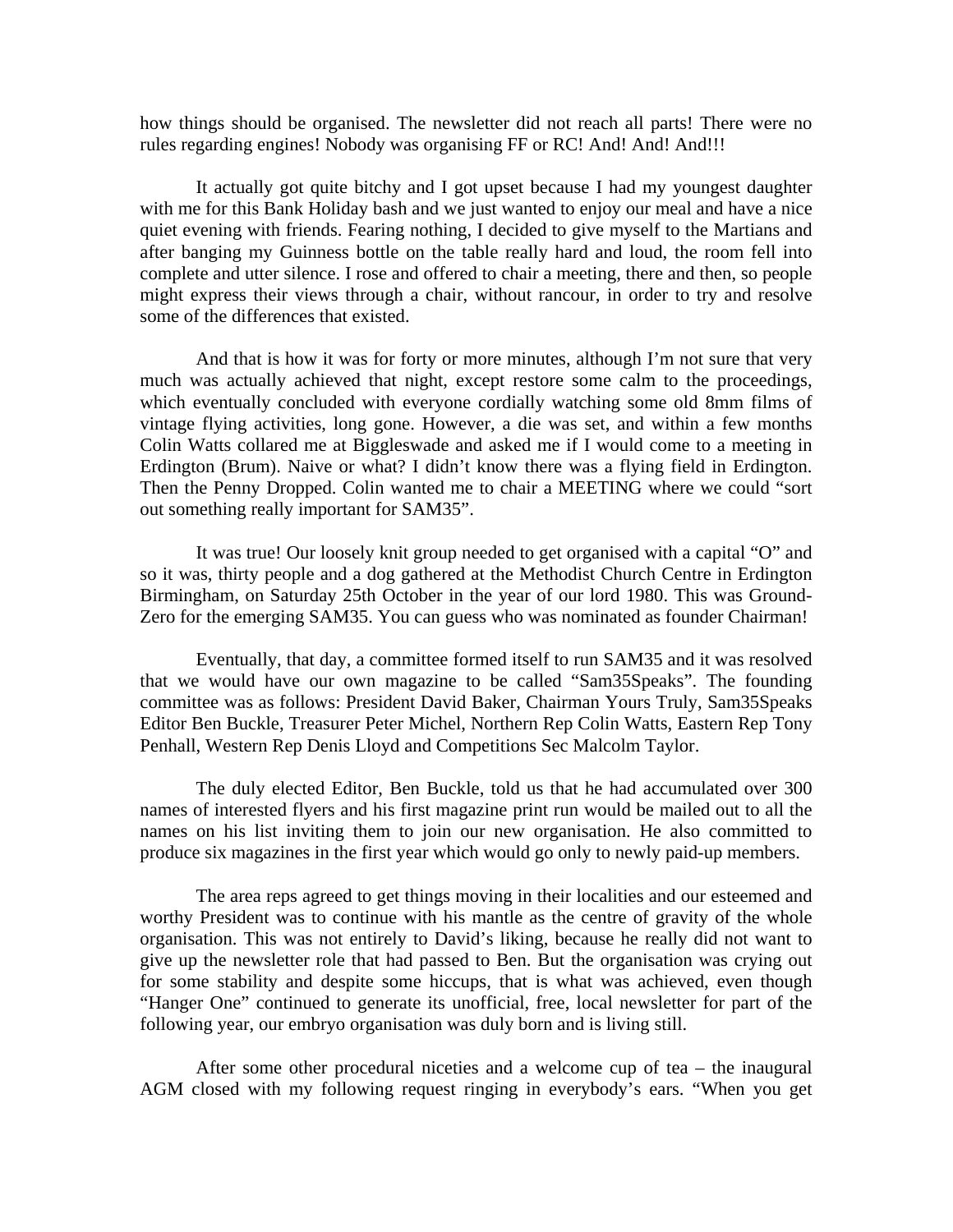home – remember to send a cheque for £5 subscription payable to SAM35, to our new treasurer at his Orpington address and be sure to tell ALL your flying friends to do the same". And on that note we departed for home.

 An entertaining sequence of events was kicked off by this inaugural AGM. Nobody present actually wanted to be Treasurer. From the floor, not a peep, but our newly crowned President told us that one, Peter Michel, had agreed to be nominated for the post. But Peter was not at the meeting and, somewhat concerned, I pressed David about Peter's generous offer. Yes! Peter had definitely agreed to "look after the money", and in any case he was an accountant by profession!! Good enough, Eh? So he was duly proposed and seconded, and guess how many hands shot up to vote him into office? You're right! Thirty! The dog also agreed!

 After four unsuccessful evenings trying to contact Peter, I eventually got him on the blower the following Thursday. What on earth, he wanted to know, was all this money coming through his letter box. There were hundreds of pounds and he had no idea what was going on. I belatedly explained the events of the preceding Saturday and how he had been represented. Well, it turns out that Peter had only agreed to collect some money "on the field" at the last flying meeting to cover the cost of producing the booted newsletter and far from being an accountant, he was actually a sub-editor on the Daily Mirror. Hmmn! Not even close! (Note: National Daily sub-editors work every evening!)

 Peter had shot me in the foot and left me without a leg to stand on, so I said he should parcel up all the cheques and send them to me. I would deal with the crisis! "Hold on" says Peter "what's actually involved?" Using the only word in English language with three successive double letters, I explained a simple double entry bookkeeping system using a W. H. Smith cash book with income on one side and expenditure on the other and at the foot of each page, produce running totals and start a new set of pages, ad infinitum. Thus, when you get to the end of the first year, the difference between the two columns is what you have in the bank. "It's that easy!" says I.

 Well, Peter agreed to give it a try and I promised to help as required. That, dear reader, is how the illustrious Peter Michel became founder Treasurer and Membership Secretary of SAM35 and continued to do that job for the next 3 years during which time the paid up membership grew at a quite unprecedented rate.

 By the Christmas of 1980 (less than 2 months since Erdington) we had over 100 paid-up members. By the October of '81 we had 283. By the October of '82, 486: and in October '83, 690. I don't believe that Peter ever actually regretted offering to "give it a try" because this period brought him into contact with more good friends than any person has a right to expect, but the downside, he would tell me, was that renewal subscriptions usually brought with them a request for information, always needing a reply. Also, I do believe that his postman would complain bitterly about having to deliver the mail in sacks when SAM35 subs were due.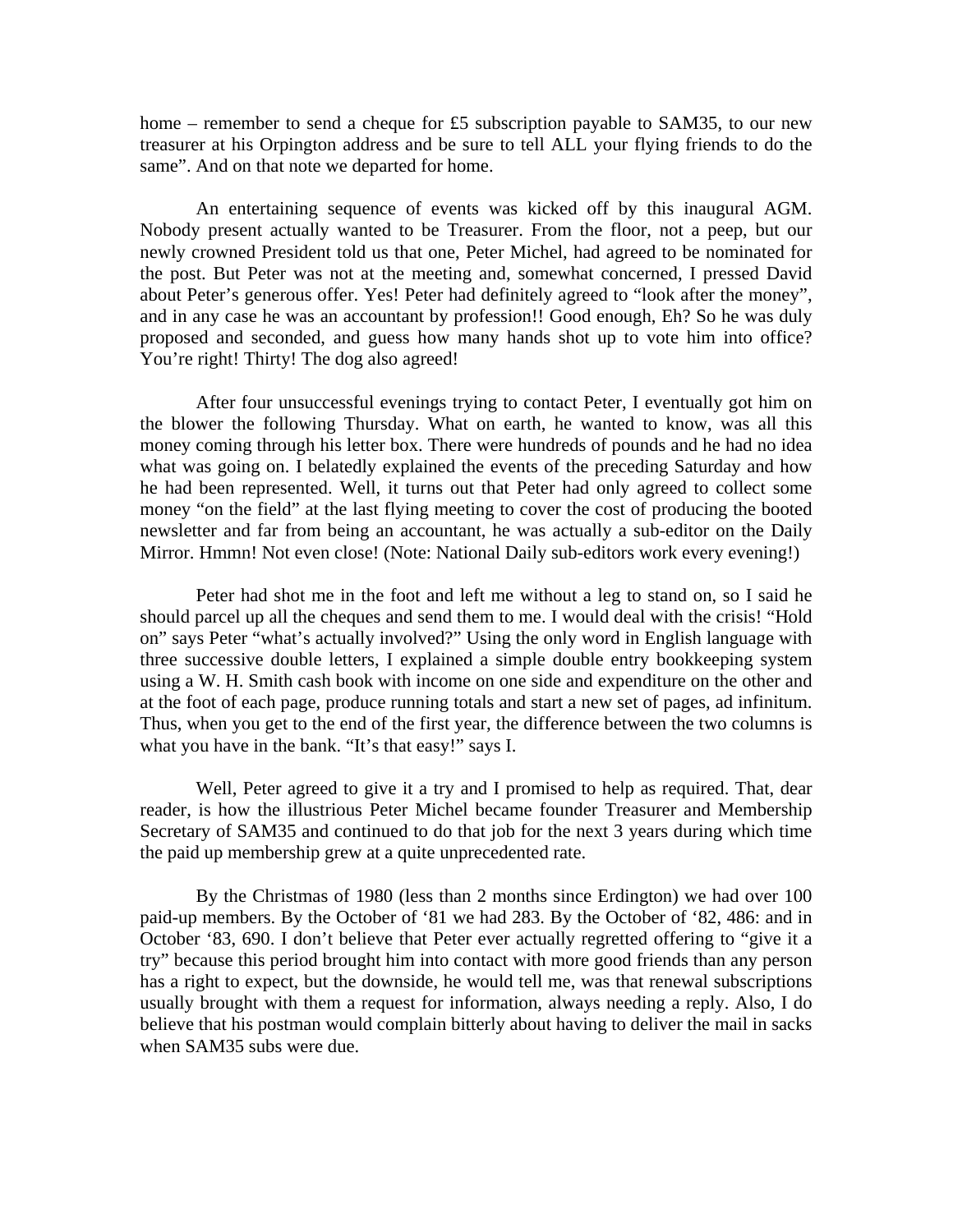So it was, SAM35 emerged and grew rapidly, as seen above, into an influential organisation that even worried the establishment in various ways. The end of our first year saw inevitable adjustments to the committee. David Baker, never at ease with the position of President was succeeded by Alex Imrie and David reclaimed editorial control.

 Yes! There was friction between members of the executive but, hey, this was not an easy birth and I found myself acting as peacemaker on a few occasions. Never-theless, the ends did justify the means, because the following year was much smoother. We now had 5 regional coordinators with Jack Law now assigned to the North, Colin Watts was re-titled our man in the Midlands and Sid Sutherland brought in for the South. Ben Buckle took on the new role of Safety and Venues. We also had 2 comp secs. Malc Taylor for RC and Keith Harris for FF. Dick Hardwick was to coordinate our relationships with the parent body in the USA. Shortly thereafter Dick took over Safety and Site Liason from Ben Buckle who wanted to develop his emerging plan's service. Despite various problems, major contributions were made by the committee and other members during this formative period and most important was that of the successive editors, Ben and David, who during their tenure, set the organisation in concrete by their dedication to that massive task. For the members, a regular magazine was their rock!

 A popular addition to the organisation was "Don the Bulk". Don Knight was to coordinate our Bulk Buying activities and his visits to every venue were eagerly awaited by flyers waiting to purchase various goodies such as DT Fuse, Nylon, Tissue, Diesel Fuel, Rubber Strip, Dope, Thinners and Engines. You name it! Don would try to get it. He was most popular, but it always puzzled me why he was invariably late, until the penny dropped. It probably took him absolutely ages just to load up the car before setting out. Either that or he was high on ether after mixing fuel the night before.

 Regarding the style of the magazine, not only did we now have 12 issues per year with the new and fabulous Les Hoy cover but David added something mystical to the end product. Why so? Well, I remember certain issues where page numbering took on a mind of its own, and there was one particular issue containing a page that could only be read by viewing it from all four points of the compass. But that was the style we all knew and loved and didn't we lap it up? The professional press did not see things quite the same way and one notable comment from the pen of an erstwhile Aeromodeller editor described our magazine as DROSS. Totally un-phased, members of SAM35 took this as a complimentary acronym meaning "Dedicated Readers Of Sam Speaks". Years later, that famous scribe became our totally dedicated president. It was fun all the way.

 Through these early years, quite a few famous names emerged as members or life members of our little club. Bert Judge, Bob Copland, Laurie Barr, Howard Boys, C.P. Fry, Ron Firth, Ron Moulton, Alwyn Greenhalgh to name just a few.

 During this period, the parent body of aeromodelling (S.M.A.E.) in the UK eyed us with suspicion, probably because we were too much of a free spirit, but they could not ignore the growing strength of the movement particularly in the numbers of people turning out at popular venues. "Bums on seats" was always an issue in this generally